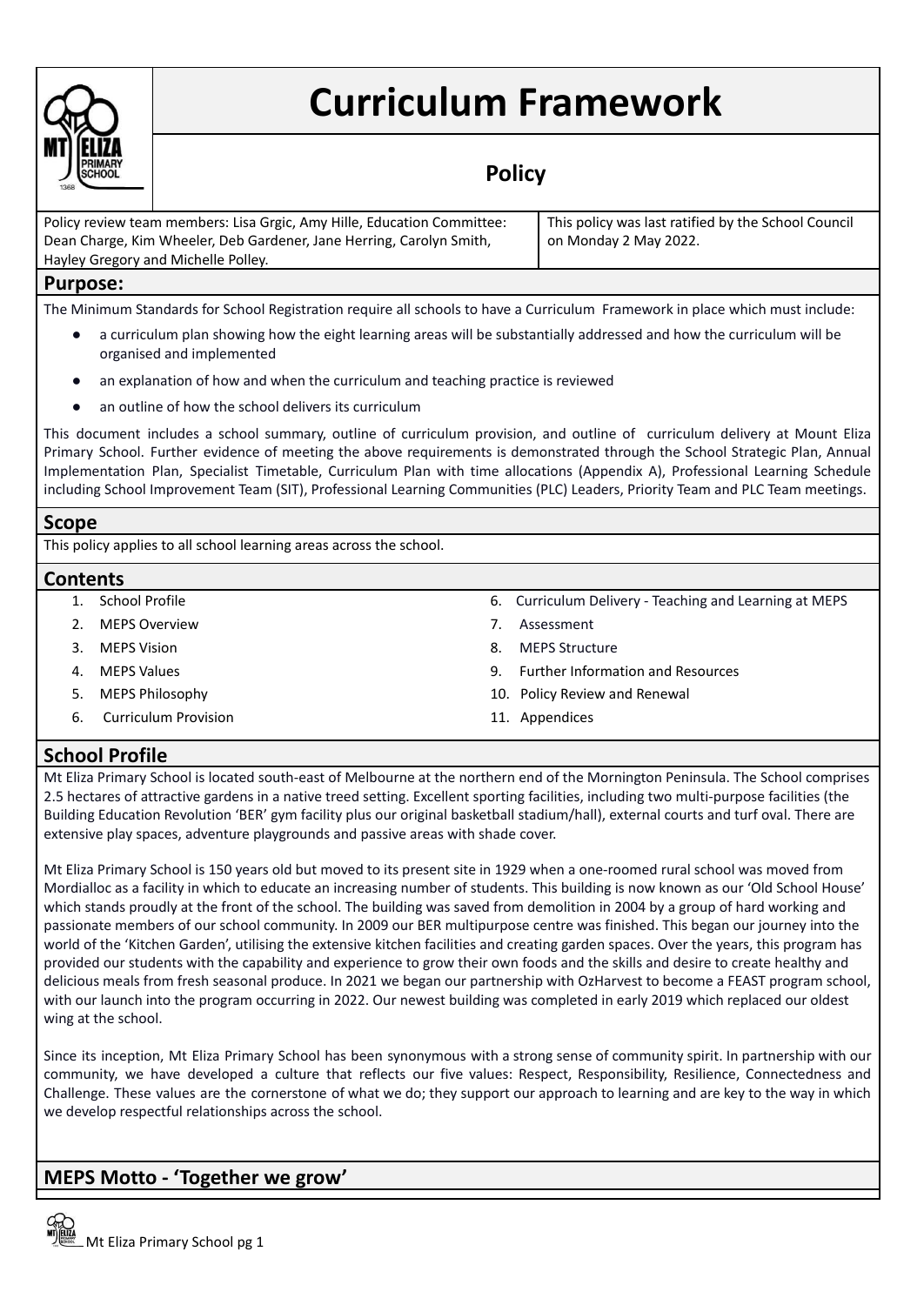We believe in a holistic view of education that equips our students with the attributes that they will need to lead purposeful and fulfilling lives, where social and emotional skills are as important as academic and professional skills. In addition to a strong focus on the building blocks of learning, literacy and numeracy, our students learn 'how to learn' and they are guided from their first days of school in the development of communication skills. Our programs deliberately promote and engage students in:

- How to communicate with each other
- Being kind to ourselves and one another
- How to be part of a team
- Understanding that we are all different
- How to support one another in the collective learning journey

Spending a day in our school demonstrates the varied and dynamic life of our learning community; one full of challenge, choice and opportunity, designed to see our students grow, flourish, and discover their abilities and passions in life.

# **MEPS Vision**

A community connected in kindness through relationships, learning and values.

# **MEPS Mission**

To improve the quality of student outcomes and teaching practice by:

- Promoting and maintaining healthy and productive relationships
- Developing a balance between explicit teaching and guided inquiry to build the capacity of learners; and
- Creating a culture of collective responsibility.

# **MEPS Values**

As a School we value:

- Respect
- Responsibility
- Resilience
- Connectedness, and
- Challenge

# **MEPS Philosophy**

We believe that all children have the capacity to be competent, capable and sophisticated thinkers, with endless ways and opportunities to express themselves.

## **Our How**

Our curriculum is developed, delivered, assessed and reflected through the framework of the Victorian Curriculum. Our rigorous program places emphasis on a balance of explicit instruction in conjunction with guided inquiry and personalised learning approaches.

Driving our educational philosophy are the Department of Education and Training's two strategic priorities which tie together the various educational influences: **Learning** *and* **Wellbeing.**

The Annual Implementation Plan (AIP) supports the operationalisation of the four year School Strategic Plan, articulating how the school will implement, monitor and evaluate progress against the School Strategic Plan each year. The development of the AIP and ongoing monitoring of progress, including collection of evidence of impact, is led by the School Improvement Team and informed by school-wide input, discussion and feedback.

Mt Eliza Primary School works with external staff to improve teaching and learning. As a school we employ a School Counsellor/Social Worker who supports our families for educational, wellbeing and family needs. Social and Emotional Learning is a focus with the school nominated as a Lead school in the RRRR (Resilience, Rights and Respectful Relationships) program. The school employs support teachers to enhance and challenge student learning in Literacy and Numeracy.

# **Curriculum Provision**

The Victorian Curriculum, together with the Victorian Early Years Learning and Development Framework, specifies the skills children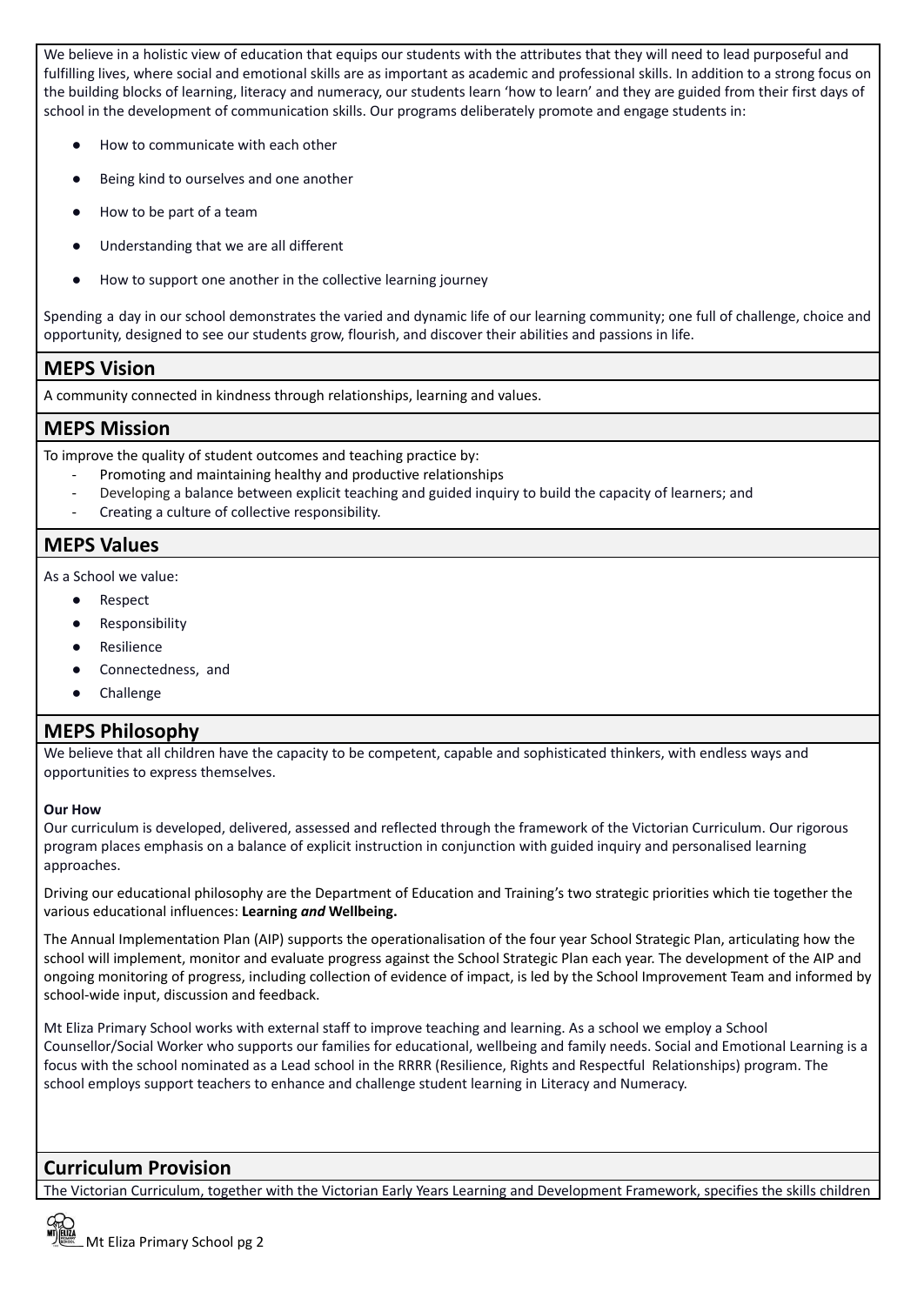and young people need for success in work and life.

At MEPS, we follow the Victorian Curriculum F-10, which provides the framework for curriculum development for Foundation - Year 10. It is structured as a learning continuum that enables teachers to identify the student's current levels of achievement and then deliver teaching and learning programs that support progression of learning. The curriculum also integrates the 'Towards Foundation Level Victorian Curriculum' directly into the curriculum and is referred to as 'Levels A to D'.

We undertake a range of student assessment and reporting activities to inform the planning of teaching and learning, support student learning and development of goals, and report to parents.

Effective teaching is the single biggest determinant of student improvement in the school. Teachers not only have a direct impact on student achievement but also student engagement and motivation for learning.

The aim of the curriculum framework at MEPS is:

- To optimise student learning through the implementation of the Victorian Curriculum across each learning area from Foundation to Level 10.
- To use the Framework for Improving Student Outcomes (FISO 2.0, See Appendix B) to increase the focus on student learning in schools.
- To select and focus on improvement initiatives, monitor their progress and evaluate the impact on student outcomes using the FISO 2.0 Improvement Cycle (See Appendix C).

Implementation of the curriculum framework is delivered by:

- Whole-school curriculum planning across all 8 key learning areas to deliver the F-10 curriculum for all students reflecting the school's decisions, resources and priorities.
- Exploring and enhancing an understanding of student voice, agency and leadership as the key elements which empower our students.
- Enabling teachers to plan, prepare, assess student learning, collaborate, participate in relevant professional development, coaching and peer observation.
- Employment of Leading Teachers and/or Learning Specialists who:
	- are highly skilled experienced practitioners who provide specialised support for educators alongside their role as a classroom teacher.
	- build excellence in teaching and learning within the teaching service.
	- support the learning and development of colleagues and are comfortable in demonstrating a wide range of teaching strategies, building excellence and leading change.
	- use inquiry, evidence-based teaching strategies and evaluate their impact on student learning.
	- have deep knowledge and expertise in high quality teaching and learning.
- The PLC approach where teams use the FISO 2.0 Inquiry Cycle to support student learning.
- The use of High Impact Teaching Strategies (HITS) as a bank of reliable instructional practices teachers can use with confidence (See Appendix D).
- Assessment as an ongoing process of gathering, analysing and interpreting, using and reflecting on data to make informed and consistent judgements about learners' progress and achievement to improve learning. Continuous reporting in the form of Learning Ladders.
- Reporting which communicates comprehensive information about student learning and achievement. Reporting to parents/carers, strengthening family partnerships by engaging teachers and families in regular and meaningful communication about students' learning needs.
- Measurement of student achievement that is reported to students and parents through Semester 1 and 2 Reports and to the Department of Education and the wider community through the Annual Report.
- The School Improvement Team (SIT) takes responsibility to lead their teams in the development and implementation of the Victorian Curriculum F-10.
- Outlining curriculum provisions in the school's strategic plan and AIP.
- Provision of professional development opportunities to ensure that teachers understand the requirements of the curriculum.
- Implementation of Professional Development Plans (PDP) for all teaching staff, as per DET guidelines. NB. During 2020 -2022, PDP expectations were put on hold due to the COVID-19 pandemic. Staff could select to continue with individual PDPs or engage in the Statement of Expectations.
- All teachers working with their respective teams contribute to the development and implementation of curriculum planners for teaching and learning, and to implement student needs-based lessons using agreed planning templates, assessment tools and lesson structures.

# **Curriculum Delivery - Teaching and Learning at MEPS**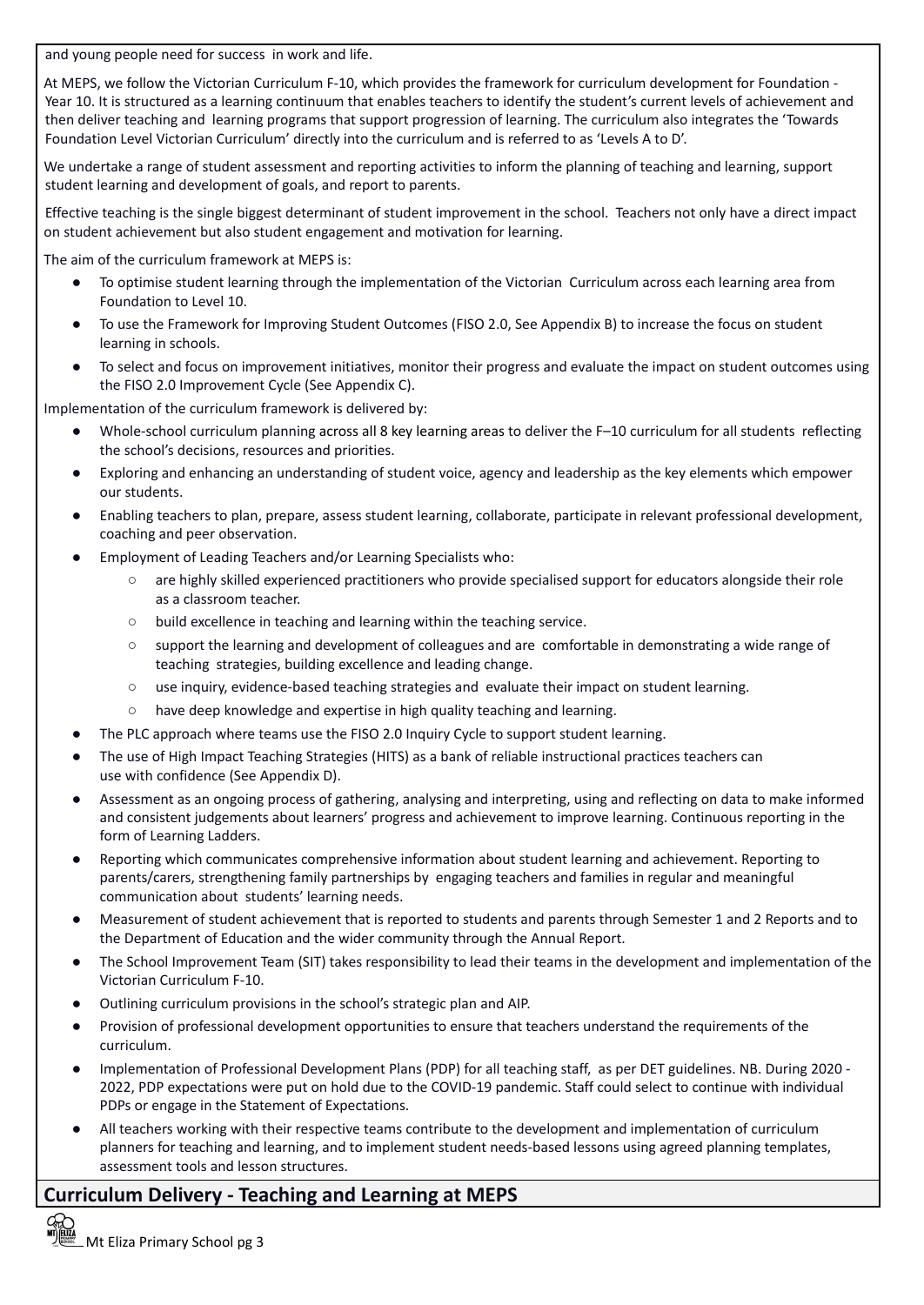## **Our Curriculum**

Our programs are designed to tap into the natural curiosity of all students, develop strong core skills whilst also encouraging them to be thinkers, communicators and responsible citizens within the community. The curriculum across the school is informed by the Victorian Curriculum. Mt Eliza Primary School has developed a curriculum that places a strong focus on the explicit teaching and learning of literacy and numeracy. Our Inquiry Units are aligned with the Victorian Curriculum, and depth is added by drawing on a wide range of evidence-based resources and research to provide further detail and rigour.

#### **Instructional Practice Models**

We use a balance between teacher directed explicit instruction and more student directed inquiry. Our models for teaching are responsive to the situation and the desired outcomes. We do not have a 'one size fits all' approach to teaching and learning and, as such, recognise and implement a range of instructional practices that frame the learning across the school (see Appendix E).

In any unit of learning, you'll find teachers developing plans for deliberate, explicit teaching where the teacher demonstrates or shows the children specific concepts they want the class to focus on. At other times, it'll be more appropriate for the students to work collaboratively in developing hypotheses, thinking creatively and finding solutions to problems.

#### **Explicit Instruction**

Our strong focus on literacy and numeracy is supported by whole school consistency in these subject areas. Our educators effectively use explicit teaching to provide instruction, demonstrate concepts and build learner knowledge and skills.

In explicit teaching practice, educators show students what to do and how to do it, and create opportunities in lessons for learners to demonstrate understanding and apply the learning. A feature of this model is that the teacher makes an informed decision about the specific learning intentions and success criteria, based on student and cohort data, and makes these transparent to students, demonstrating them by modeling. The teacher checks for understanding, and at the end of each lesson revisits what was covered and ties it all together (Hattie, 2009).

As a result, our MEPS Explicit Teaching Instructional Practice model focuses on what is called the Gradual Release of Responsibility approach, known for its staggered stages of *'I do, We do, You do'*.

#### **Our Inquiry Program**

Learning does not occur the same way for all students; and as such, we need to use a broad range of techniques and approaches to engage and stimulate our vast array of learners. This is why we favour a balance between teacher directed learning and more student directed opportunities through our Inquiry Program.

Our Inquiry Program assists children to become curious, both in the classroom, and in the broader world. In addition to stand-alone core subjects, Inquiry Units seek to provide scope for students to apply their knowledge and skills 'in action'. This takes into consideration students' prior knowledge, interests and areas of conceptual learning that may still need development. Our Inquiry units allow for flexibility within the curriculum for students to pursue areas of interest and/or develop entrepreneurial skills; the criteria for success is negotiated and can be measured in multiple ways.

#### **Agency**

We all have agency, the capacity to act intentionally. Recognising and supporting agency across our school programs creates a culture of mutual respect, acknowledging the rights and responsibilities of students and the wider learning community; enabling students to take ownership of their learning and teachers of their teaching.

#### **Personalising the Learning**

Learning is a partnership between teacher, student and parent/carer. Teachers take the time to get to know each student; this is a strong feature of Mt Eliza Primary School. They develop insight into how students' social, emotional and intellectual capabilities may affect their learning. By knowing their students well, MEPS teachers are able to craft learning tasks that tap into student interests, meet their needs and provide appropriate levels of challenge.

Observation, information from families and a range of assessments allow our teachers to track student achievement over time. Assessments include: NAPLAN, standardised assessments in literacy and numeracy, as well as ongoing classroom based formative and summative assessments and student reflections.

Students are supported to pursue their interests, and we tailor their education accordingly.

## **Student Learning Diversity**

We ensure that students' learning requirements are identified and catered for. Our teachers differentiate the curriculum to reflect the needs, strengths and interests of their cohorts. A differentiated classroom is a flexible and dynamic context for learning. The mode of teaching is varied to provide the most effective learning for students. Sometimes it will involve the whole class and sometimes small groups or individual students. Across the school, student grouping is flexible, depending on the goal for learning.

We acknowledge that some students will require adjustments that extend and enrich their learning. Some will require considerable support and others may require targeted support or systematic teaching to enable their engagement, learning and achievement.

#### **Support**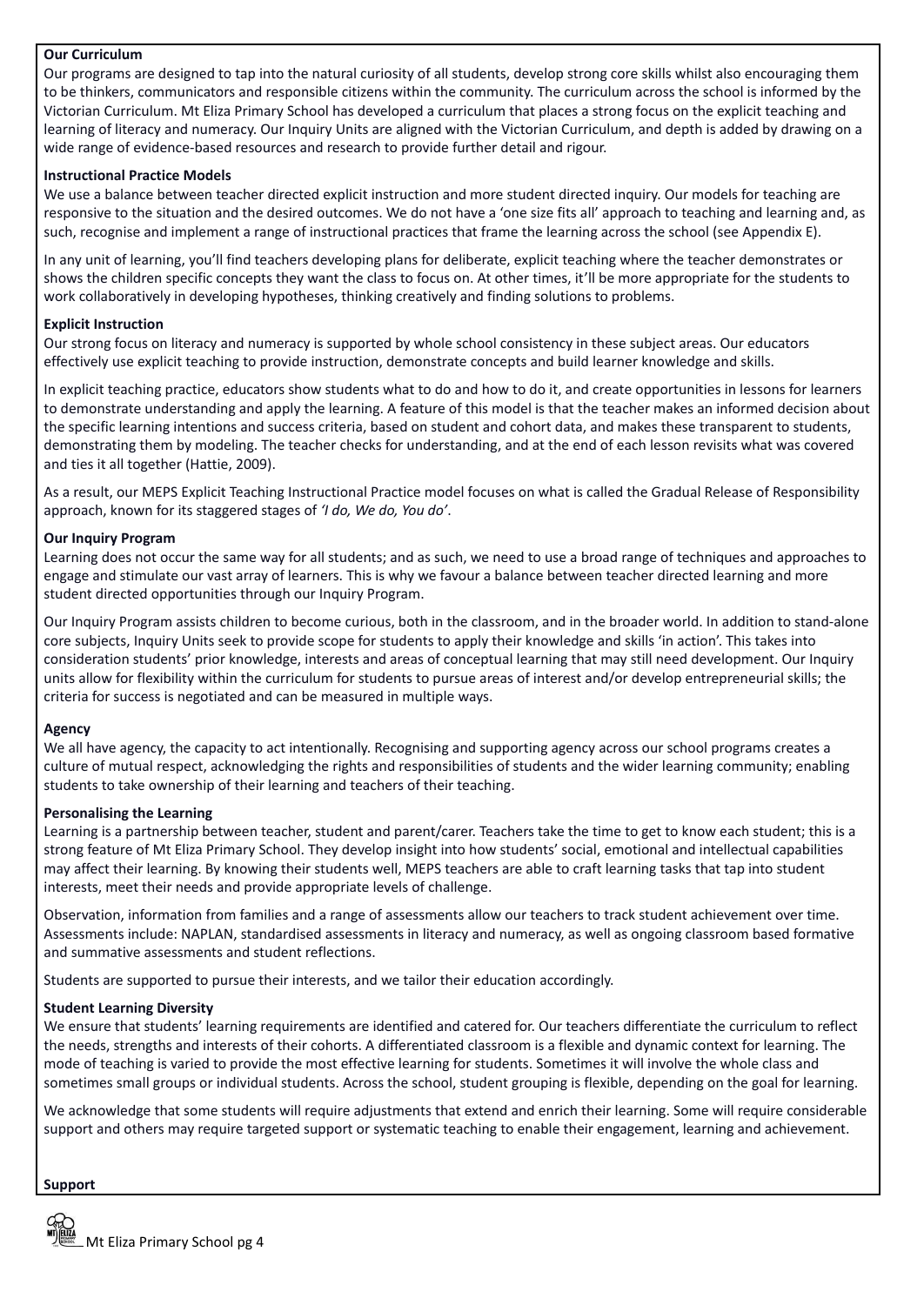There may be times when a student requires additional support, beyond the scope of a differentiated classroom, to help them develop the skills and confidence required to tackle a broad range of tasks. Student support may be offered by either in-class assistance or through specific intervention delivered by expert teachers, tutors and/or learning assistants. Support ranges from personal organisation and behaviour management, to identified literacy, numeracy and language difficulties/disabilities, and/or additional aspects depending on developmental need and where appropriate in consultation with specialists/allied health. Recommendations from professional assessments are taken into account.

## **Extension and Enrichment**

Mt Eliza Primary School recognises that all students deserve to have their academic needs met. The school aims to provide quality whole school enrichment for students of all ability levels through varied and rigorous classroom and co-curricular experiences.

| <b>Experiences that may be offered</b>                                | <b>Experiences aim to:</b>                                                                                                                       |  |
|-----------------------------------------------------------------------|--------------------------------------------------------------------------------------------------------------------------------------------------|--|
| Australasian Problem Solving Mathematical Olympiad                    | promote academic rigour and intellectual challenge                                                                                               |  |
| Chess Club                                                            | provide opportunities for critical analysis and emphasise                                                                                        |  |
| The Mathematical Association of Victoria<br><b>Maths Talent Quest</b> | higher-order thought processes (i.e. application, analysis,<br>synthesis, evaluation)                                                            |  |
| Science Victoria's Science Talent Search                              | engender open-endedness which encourages student choice<br>and negotiation                                                                       |  |
| <b>Writing Competitions</b>                                           | enable student interaction with experts (e.g. guest speakers,<br>excursions, mentors)                                                            |  |
|                                                                       | encourage students to take risks and back their judgment<br>when experimenting with new styles, ideas and approaches<br>to learning or discovery |  |
| Victorian High Abilities Program (VHAP)                               | facilitate the pursuit of in-depth investigation of authentic<br>problems and the presentation of results to an appropriate                      |  |
| Tutoring for high abilities students in Mathematics and<br>Literature | audience                                                                                                                                         |  |
|                                                                       | allow students to work at their own pace                                                                                                         |  |
|                                                                       | require students to evaluate and reflect upon their own<br>achievement and learning outcomes                                                     |  |
|                                                                       | encourage constructive criticism and feedback                                                                                                    |  |

# **Assessment**

Teachers use assessment to understand how and what their students learn. Our approach to student assessment refers to the ongoing process of: gathering, analysing and interpreting evidence; reflecting on findings; and making informed and consistent judgements to improve student learning.

Assessment for improved student learning and deep understanding requires a range of assessment practices to be used with three overarching purposes:

- Assessment for learning: occurs when teachers use inferences about student progress to inform their teaching (formative assessment). This happens many times throughout the arc of a school day and is crucial in determining where a student is in the learning cycle.
- **Assessment as learning:** occurs when students reflect on and monitor their progress to inform their future learning goals (formative assessment). Depending on the task, students may be asked to reflect on their learning or work habits at different times in a lesson and/or as a way to determine 'where to next' in their learning. When students self-reflect, research shows that understanding is deepened.
- **Assessment of learning:** occurs when teachers use evidence of student learning to make judgements on student achievement against goals and standards (summative assessment). This may occur at the end of a unit of work or through more formalised assessments that are standardised, such as NAPLAN or the Progressive Achievement Tests (PAT).

## **Reporting to Parents and Carers**

Teachers prepare individual student reports, in writing, twice a year (end of Term 2 and Term 4) and provide a summary of student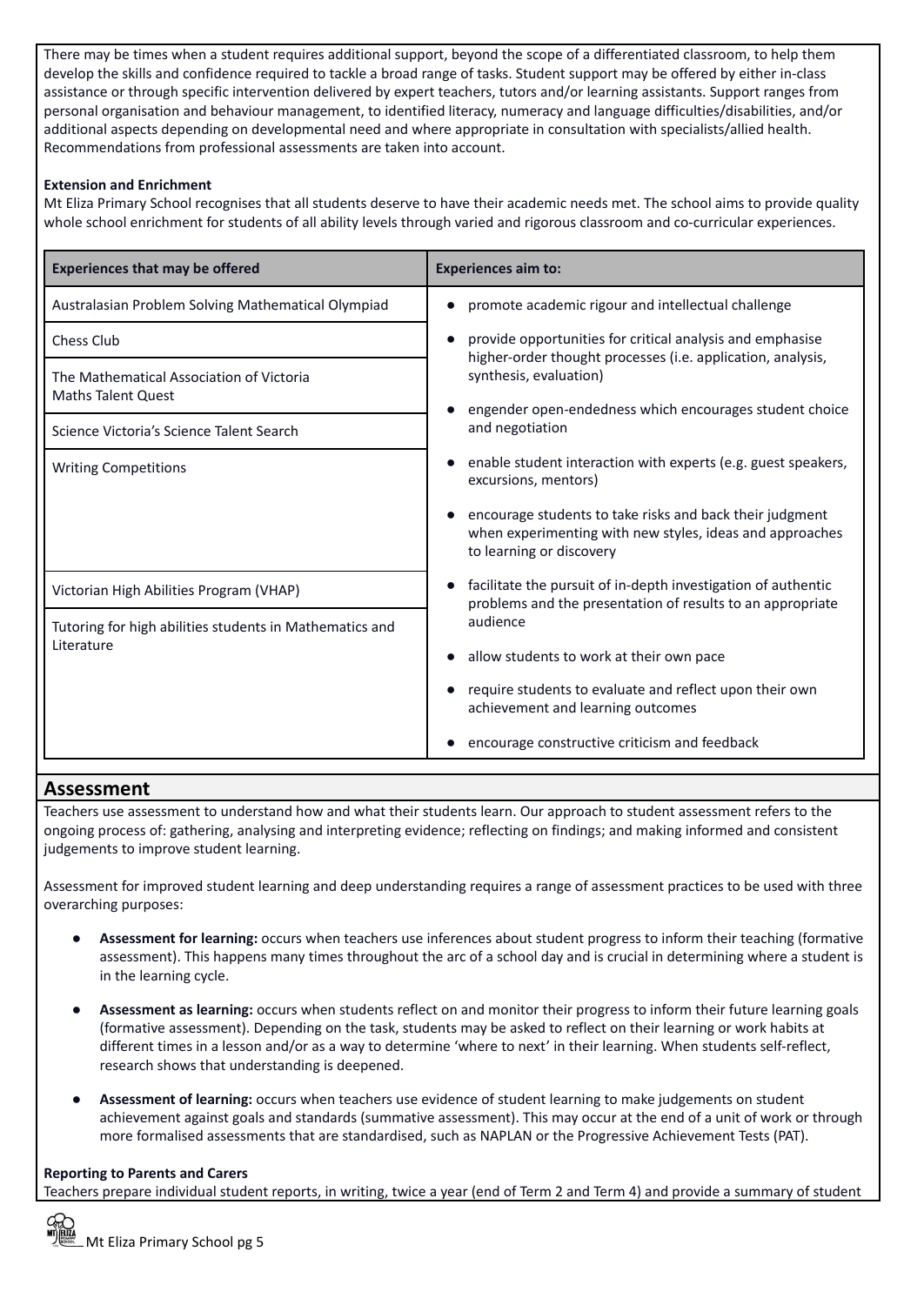performance and achievement throughout Semesters 1 and 2. The written reports assess against the Victorian Curriculum F-10 achievement standards or if reporting on students for whom English is an additional language, to the Victorian Curriculum F-10 EAL achievement standards.

Reports to parents provide information on the following:

- Student achievement and progress based on a five-point scale
- Age-related five point scale, where quality of a student's achievement is marked against what is 'expected' for students of that year level at the time of reporting, against the achievement standards in English, Mathematics and Science.
- Use of a 3 point scale to report on the Personal and Social Capabilities based on our school values.

Opportunities are provided for parents/carers and students to discuss the school report with teachers and/or school leaders through parent teacher interviews, SSGs and IEP meetings, and other meetings as required.

#### **Continuous Assessment**

Continuous assessment allows for regular up-to-date information on student progress to be provided to parents and carers throughout the year. At MEPS, we use Learning Ladders as our continuous assessment framework, aligning with the Victorian Curriculum. Monitoring student progress is on-going.

Using the Learning Ladders, teachers assess student progress against a series of 'I can' statements (outcomes) that represent the skills and knowledge planned in the curriculum. Student attainment is determined by teacher professional judgment based on insightful data gathered in day-to-day formative assessments as well as summative assessments at the end of specific units of work.

All Learning Ladders are available for parents through our Sentral management system and are to be reported against after each unit or as decided by the PLC Year Level team.

## **MEPS Structure**

At Mt Eliza Primary School, year level cohorts are divided into three areas - Early Years (Prep to Year 2); Middle School (Years 3 and 4) ; and Senior School (Years 5 and 6). Each area has an umbrella focus that sits above the core curriculum and provides an overarching developmental focus that is built upon as students progress through the school.

#### **Early Years - Prep to Year 2 - Powered by Play**

We believe in the incredible capacity of all children and acknowledge that they have '100 languages' from which to demonstrate their knowledge, creativity and curiosity.

Children in their first years of formal schooling bring with them considerable knowledge and our role is to build on that so that their experience of school is positive, encouraging and engaging. In order for this to happen, we have learned from 'what works best' in Early Childhood research by embedding targeted play based opportunities within the curriculum.

Play based and inquiry learning is the process during play when students inquire using their imagination to explore, experiment, discover, collaborate, improvise and create. Play based and inquiry learning has a positive influence on social, physical, emotional and cognitive development.

Using play as a conduit, our focus in the Early Years is on:

- Developing relationships
- Harnessing imagination, creativity and resilience through play
- Identifying and implementing point of need learning

#### **Middle School - Years 3 and 4 - Future Focused**

Learning across Years 3 and 4 sees a heightened focus on STEM principles. This sees students developing future focused skills particularly across the Sciences, Engineering and Technology spheres, played out for the most part through the MEPS Kitchen Garden Program.

In 2009, Mt Eliza Primary School became an early adopter of the Stephanie Alexander Kitchen Garden Program, embracing the Foundation's philosophy of 'Growing, Harvesting, Preparing and Sharing.' Over the years, this program has provided our students with the capability and experience to grow their own foods and the skills and desire to create healthy and delicious meals from fresh seasonal produce.

With an end to our Stephanie Alexander funding in 2020, we sought to develop a purpose-built MEPS Kitchen Garden program at Years 3 and 4 that could be embedded in the curriculum and address the interests and needs of the specific cohorts. Hence, our Years 3 and 4 Kitchen Garden program was designed, led by our classroom teachers and assisted by our helpful community volunteers. In 2022, this program expanded to incorporate the OzHarvest Program, inspiring children to eat healthily, waste less and become change-makers in their local community. Like any good FEAST, it's designed to be fun, engaging and filled with good food.

## **Senior School - Years 5 and 6 - Leaders of Today and Tomorrow**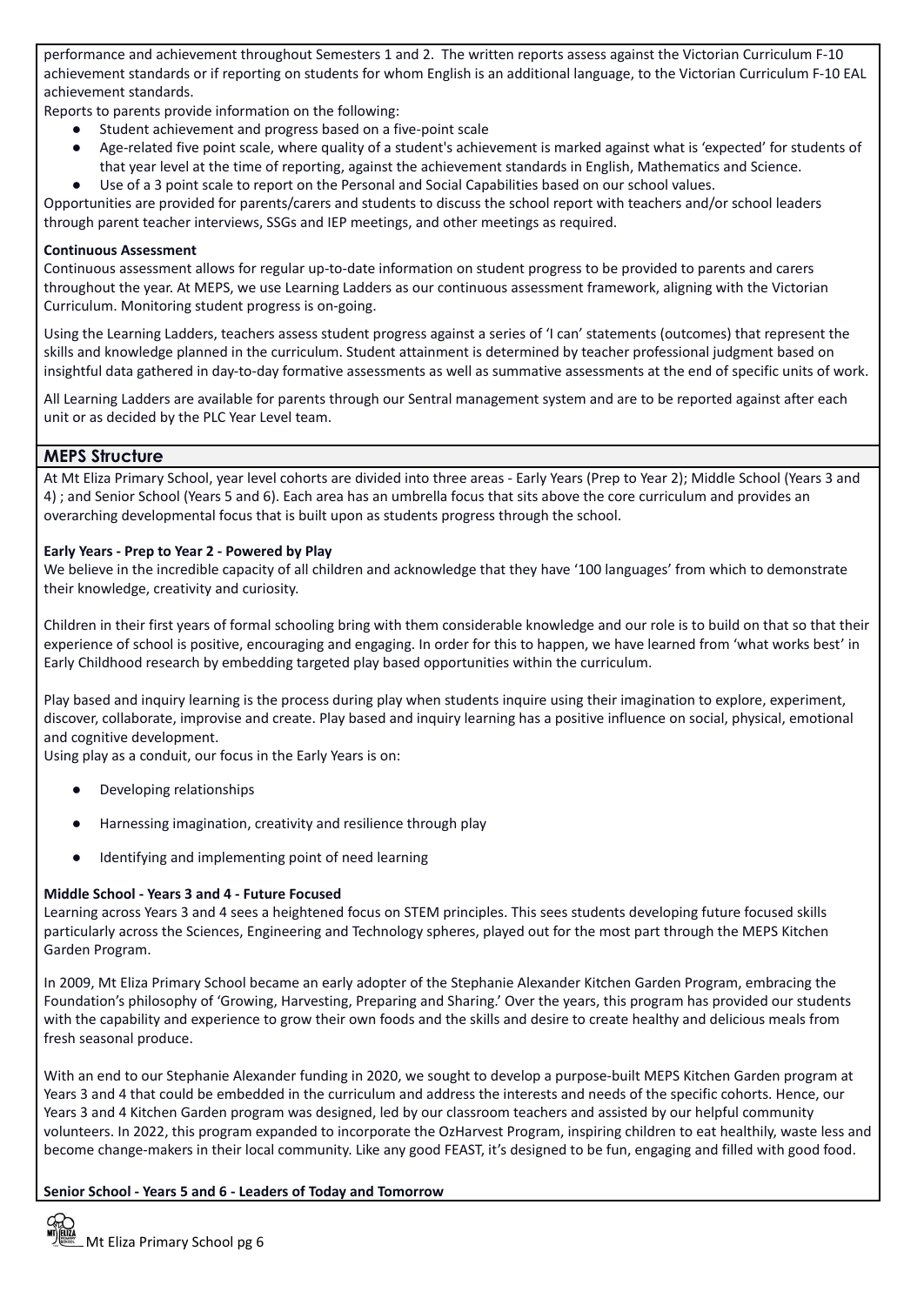In Years 5 and 6, students develop relationships, ethics, citizenship and resilience through a focus on leadership. This focus provides students with practical leadership skills that they can start enacting immediately. Across the two years, students are introduced to challenges while providing them with tools to overcome them. Some of the leadership skills include:

- Goal setting Student leaders learn the power behind purposeful goal setting and expectations and how they impact our success.
- Time management skills Student leaders learn to estimate the time required to complete a task, be assertive and prioritise and negotiate time.
- Attitude to failure Student leaders consider failure as an opportunity rather than an obstacle in their quest for a goal.
- Traits of a leader Student leaders learn the character traits of a leader, the importance of courage and taking calculated risks. They also learn how persistence, resilience and acceptance affect their performance in a positive way.
- Public speaking skills Student leaders learn to present their ideas in a confident, powerful and convincing way. They practise the most effective public speaking techniques and gain tools to express themselves in a positive and efficient way.
- Creative leadership Student leaders learn to appreciate their own uniqueness and consider options in a creative way.
- Social skills Student leaders learn about social skills and the importance of developing these skills in a variety of circumstances.
- Communication skills Student leaders learn the power of language in communication and relationships. They learn to give and receive feedback in a productive and empowering way and are also given conversation tools to avoid conflict and enhance their group relationships.

# **Key Learning Areas**

MEPS provides a sequential curriculum which includes literacy and numeracy programs as well as Health and Physical Education, The Arts - Performing Arts (Music, Dance, Drama) and Visual Arts, Languages Other Than English (LOTE - Indonesian), Sciences and Information Technology. The strong focus on wellbeing at our school is embedded through all our programs and specifically taught through health lessons and inquiry units, ensuring that the Personal and Social Capabilities are addressed. See website link for specific information regarding subject areas: <https://mtelizaps.vic.edu.au/curriculum/>

The classroom teaching program is supported by a wide range of extra-curricular activities including, but not exclusive to, excursions and camps, guest speakers, sports programs, additional drama and dance programs as well as a range of lunchtime clubs and activities. Curriculum planning occurs in teams with all staff members contributing to the development of classroom activities and experiences.

# **Further Information and Resources** DET Reports, Policies and Protocols <https://mtelizaps.vic.edu.au/about-us/#policies> Curriculum <https://mtelizaps.vic.edu.au/curriculum/> ○ Digital Technologies ○ Indonesian ○ MEPS Kitchen Garden incorporating the Oz Harvest - FEAST Program ○ Literacy ○ Learning Diversity ○ Performing Arts (Music, Dance & Drama) ○ Numeracy ○ Physical Education ○ Resilience, Rights and Respectful Relationships (RRRR) ○ Science, Technology, Engineering and Mathematics (STEM) ○ Visual Arts **Policy Review and Renewal** This Curriculum Framework Statement is current as of April, 2022 and is to be reviewed every 3 - 4 years. Curriculum and teaching practice is regularly reviewed as per the table below. **Area Timeframe Person Responsible**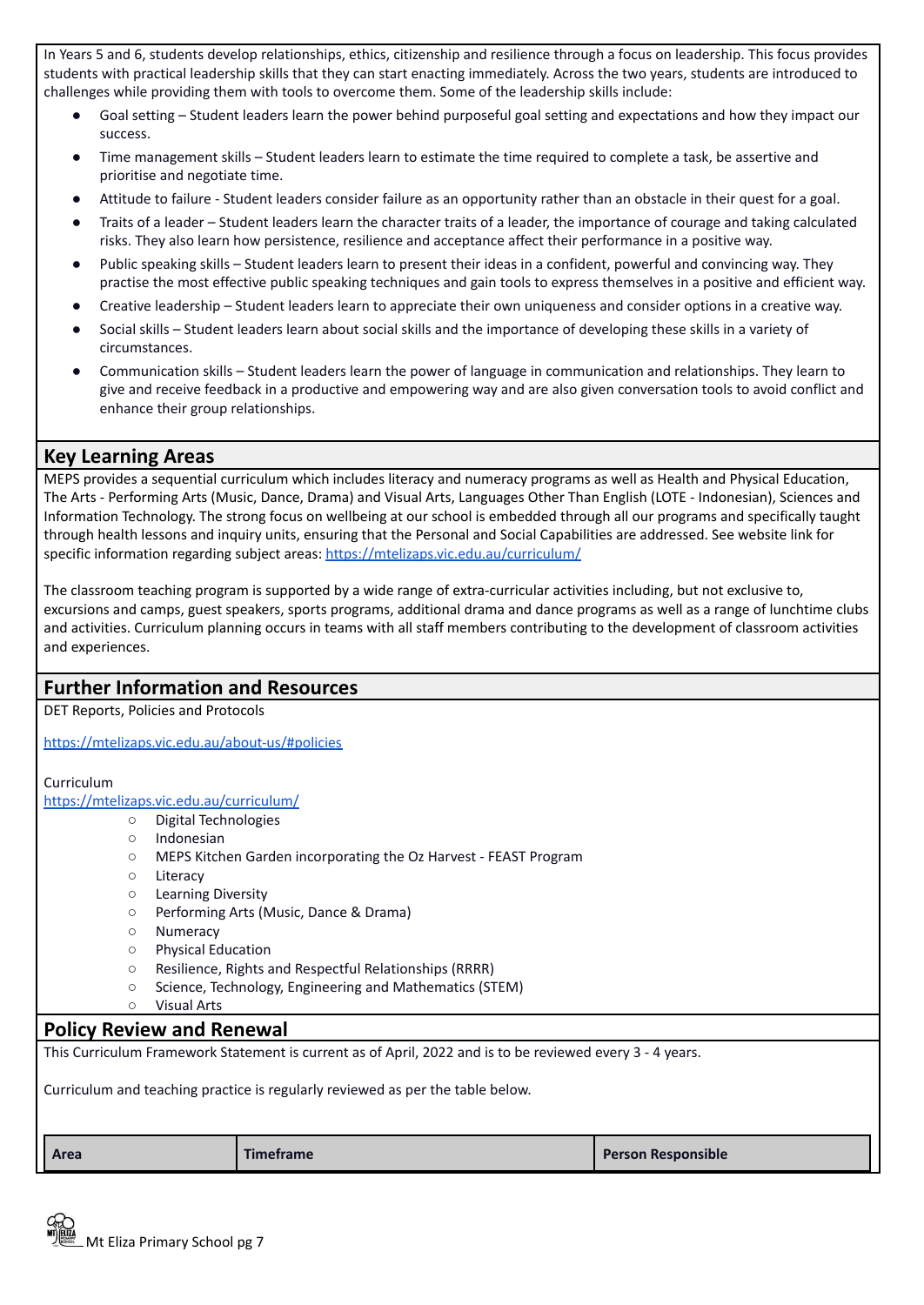| <b>Whole School</b>                                                                                                                                                              | End of each Review Cycle<br>School Improvement Team                                    |                         |
|----------------------------------------------------------------------------------------------------------------------------------------------------------------------------------|----------------------------------------------------------------------------------------|-------------------------|
| <b>Curriculum Areas</b>                                                                                                                                                          | Yearly in line with Annual Implementation Plan goals<br><b>Priority Team Leaders</b>   |                         |
| <b>Year Levels</b>                                                                                                                                                               | Yearly in line with Annual Implementation Plan goals<br>PLC Leaders and teaching staff |                         |
| <b>Units and Lessons</b>                                                                                                                                                         | Yearly in line with Annual Implementation Plan goals                                   | All teaching staff      |
| <b>Teaching Practice</b><br>Yearly in line with Annual Implementation Plan goals,<br>Professional Practice Days and Professional<br>Development Plans/Statement of Expectations. |                                                                                        | School Improvement Team |
|                                                                                                                                                                                  |                                                                                        |                         |

Approved by: Dean Charge, School Council President

Dez

Signature:

Date: 02/05/22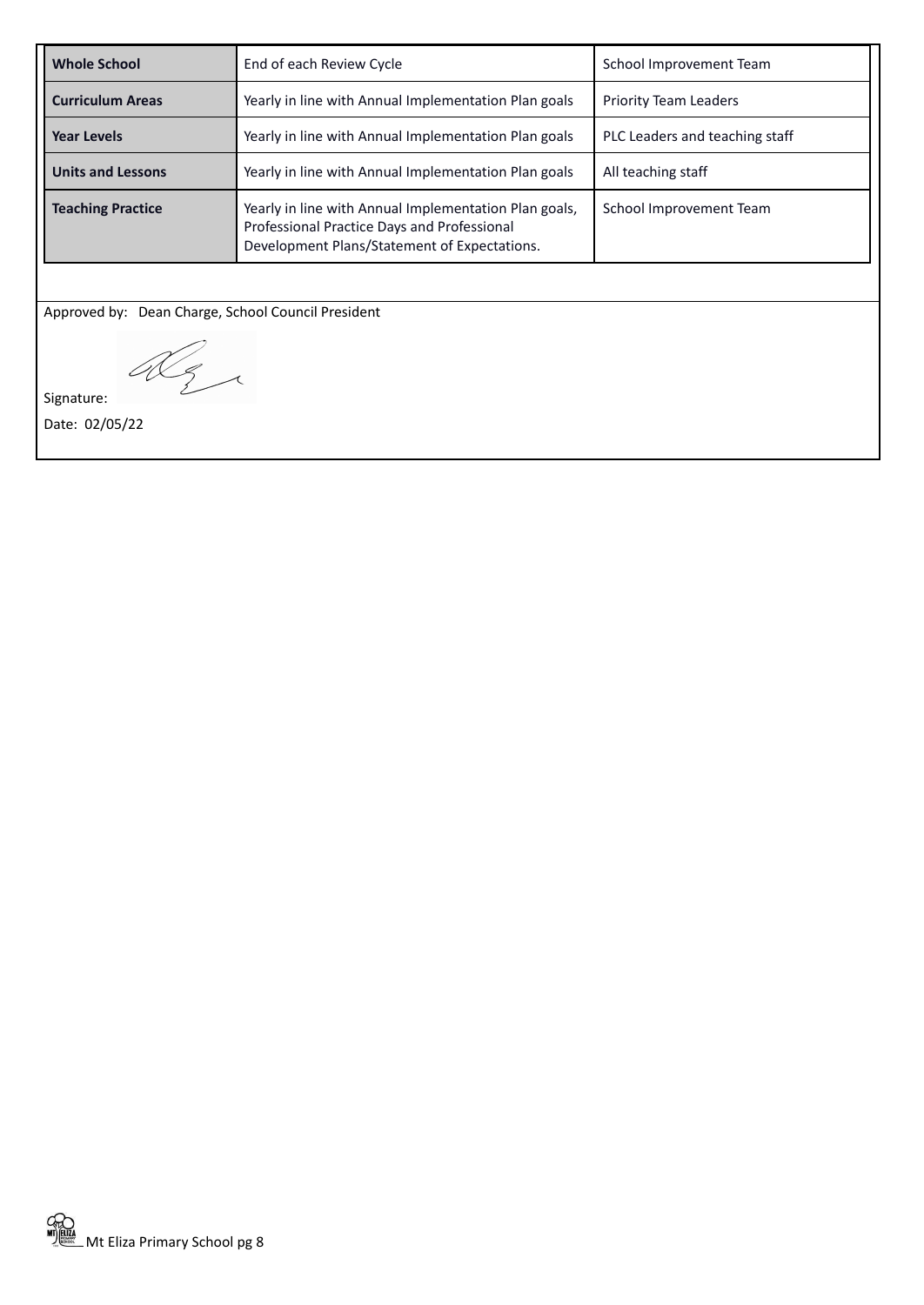# **APPENDICES**

## **Appendix A - CURRICULUM PLAN (including time allocations)**

#### **Years Prep - 6**

The curriculum is based on the Victorian Curriculum. The timetable is structured on a weekly basis and will provide mandatory lessons for each year level across the 8 key learning areas as featured below, with a strong focus on Literacy and Numeracy. Key Learning Areas are also integrated into inquiry units, which require flexibility and fluidity. Whilst times are allocated below, it needs to be noted that this is an average over the year rather than a strict outline for each week.

| <b>Domain</b>                                                                                                            | <b>Year Prep</b>    | Years $1 - 4$  | Year 5/6       |
|--------------------------------------------------------------------------------------------------------------------------|---------------------|----------------|----------------|
|                                                                                                                          | Hours per week      | Hours per week | Hours per week |
| English                                                                                                                  | 10                  | 10             | 10             |
| Mathematics                                                                                                              | $6\phantom{1}6$     | 6              | 6              |
| *Sciences and Technologies                                                                                               | $\mathbf{1}$        | $\mathbf{1}$   | $\mathbf{1}$   |
| #Humanities and Social<br>Sciences/Inquiry Unit of Work<br>including History; Geography;<br>Health; Civics & Citizenship | 5                   | $\overline{4}$ | 4              |
| Languages (Indonesian)                                                                                                   | 50 mins             | 50 mins        | 50 mins        |
| Health and Physical Education                                                                                            | 50 mins             | 50 mins        | 50 mins        |
| The Arts                                                                                                                 | 50 mins             | 50 mins        | 50 mins        |
| Sport                                                                                                                    | 50 mins             | 50 mins        | 50mins         |
| <b>TOTAL</b>                                                                                                             | 25.3 hours per week |                |                |

\*Includes the Victorian Curriculum Learning Area of Technologies : Design Technologies and Digital Technologies.

#In addition the Capabilities: Critical and Creative Thinking, Ethical, Intercultural, Personal and Social Capabilities are taught through the units of Inquiry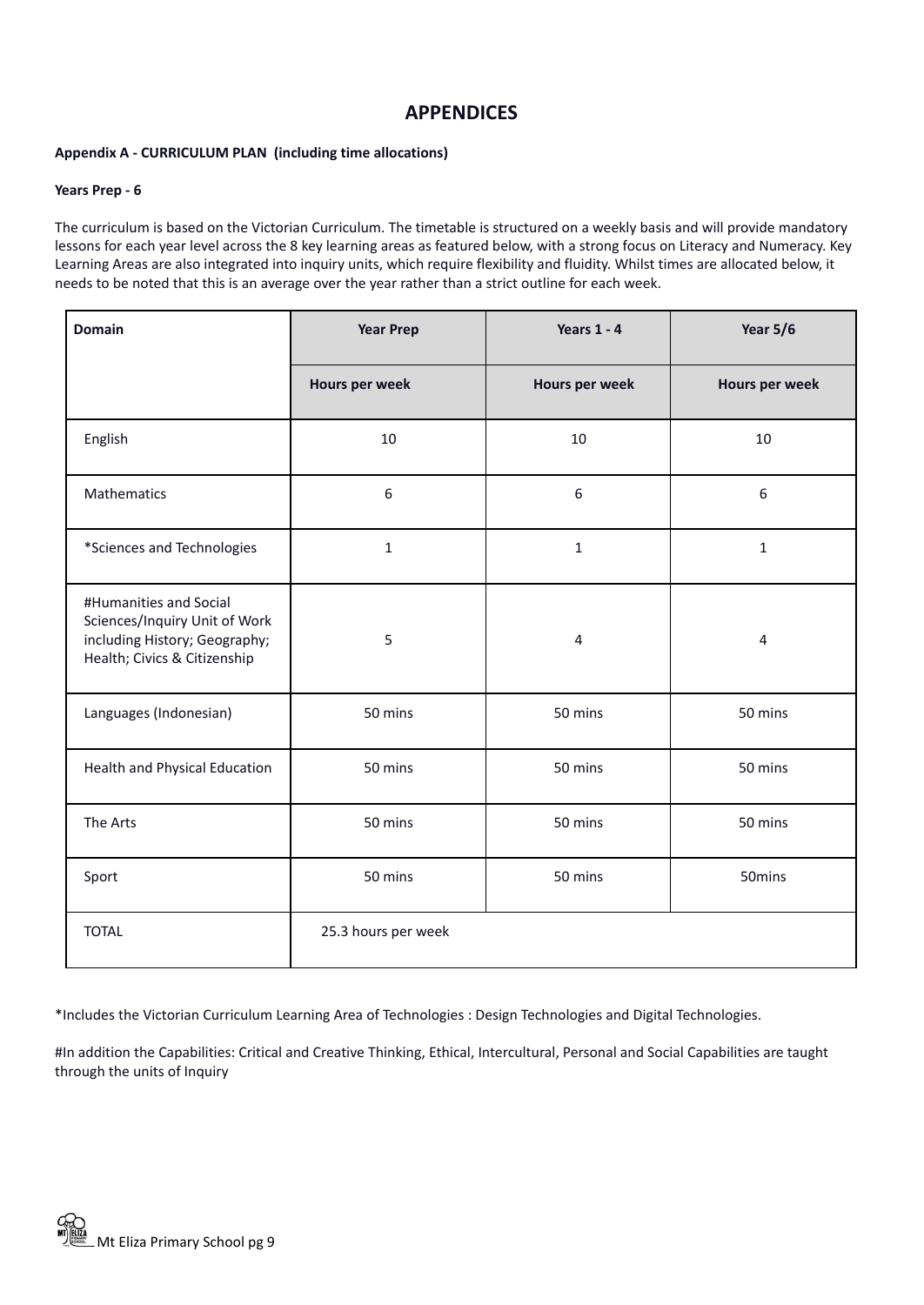

## **Appendix B - FRAMEWORK FOR SCHOOL IMPROVEMENT (FISO 2.0)**

## **Appendix C - FISO IMPROVEMENT CYCLE**



# **Appendix D - HIGH IMPACT TEACHING STRATEGIES (HITS)**